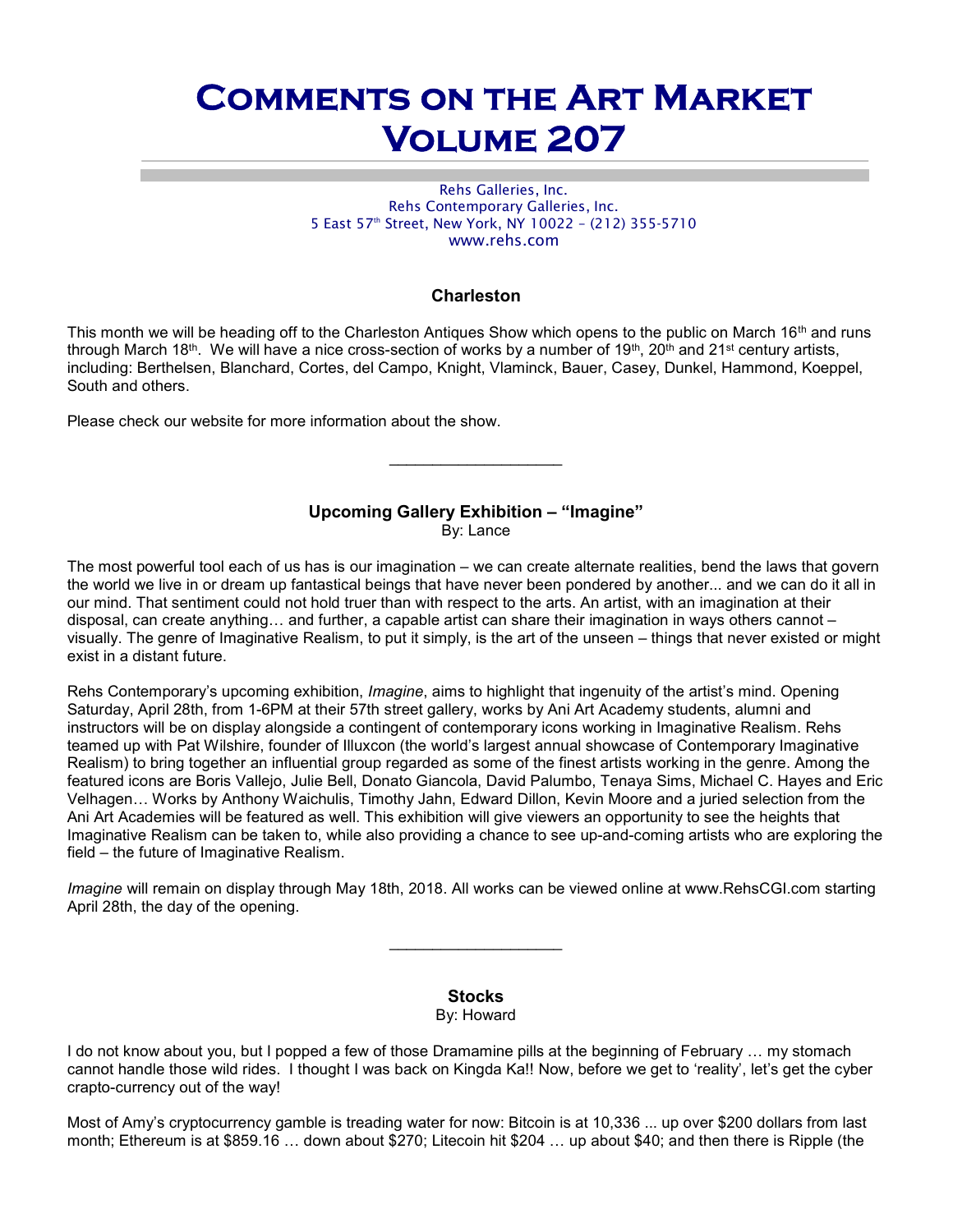cripple) which sunk to .91 – in case you do not remember, she bought that at \$1.91. But since she is not selling, who really cares? ME!

As for the Dow, I guess we hit some sort of ceiling? We opened the month at 26,083 and hit a low for the month on the 9th at 23,860. In the early days of February we saw two 1,000+ point drops… each within a single day! That was some crazy action... I bet most of you felt this was the big one! Well, it was a big one, with the Dow dropping more than 2,000 points in less than 2 weeks – I am sure everyone's portfolio was seeing red! In fact, this was the worst weekly decline since the days surrounding the 2008 financial crisis. We saw tremendous volatility in the month with the VIX near its highest level since mid-2015… by the end of February we were back over 25,000. So, for the month, we lost a little more than 1,000 points. Look at the bright side, it could have been much worse! In addition, the Euro closed out the month at \$1.22 (down); the Pound dropped to \$1.375; Crude fell to \$61.59 and Gold lost a bit - \$1,316.20.

And now for the real test, my stocks … JP Morgan (\$115.50 – down \$0.40), Exxon (\$75.74 – down \$11.56), AT&T (\$43.22 – down \$4.37), Verizon (\$47.74 – down \$6.33), Wal-Mart (\$90.01 – down \$16.59), Coke (\$47.59 – up \$1.71), DowDuPont (\$70.30 – down \$5.28), Merck (\$54.22 – down \$5.03), Disney (\$103.16 – down \$5.44), Intel (\$49.29 – up \$1.15), Apple (\$178.12 – up \$10.69), Microsoft (\$93.77 – down \$1.24) and United Technologies (\$134.74 – down \$3.27). In case you did not catch it, there was a lot of red this month with 11 down and 2 up.

> Tales from the Dark Side By: Alyssa

 $\overline{\phantom{a}}$  . The set of the set of the set of the set of the set of the set of the set of the set of the set of the set of the set of the set of the set of the set of the set of the set of the set of the set of the set o

He Tried To Ride Off Into The Sunset

Kevin Lewis' article for WJLA states that: A man [Roy Shyreef Garrett] hired to help with an estate sale at a \$5 million Potomac residence is accused of walking off with two Frederic Remington sculptures valued at \$138,500. So here is my question: if, as Lewis later states: Investigators said a network of cameras caught Garrett open a side door and place one of the Remington sculptures in bushes outside. Another camera reportedly captured Garrett carrying the second sculpture through the home's wooden front door. The 27-year-old then placed both prized pieces of artwork in a black Jeep parked outside … then why is he just accused of stealing them? Seems to me, he stole them and they have the video tape to prove it. I do understand that people are innocent until proven guilty, but how much more proof do you need?

Lewis goes on to report… Garrett has a lengthy criminal history, including charges of armed robbery, drug possession, assault, vandalism, trespassing and theft. He is also accused of stealing an Apple MacBook computer and Burberry clothing from the Potomac residence, valued at \$2,800 combined. So, then I must ask: why he was released on a \$5,000 bond?

Illegal Ivory Investigator Found Dead

One of the world's leading researchers and investigators of the illegal ivory trade was found dead in his Nairobi home. Originally believed to be a failed burglary, Esmond Bradley Martin's involvement with the ban of ivory trades has raised questions of murder. According to The Art Newspaper, Martin was stabbed in the neck after returning home from a trip to Myanmar. He was due to publish a report documenting how the ivory trade has migrated from China to neighboring countries like Laos.

The article goes on to state that: In an interview with Nomad magazine in October, Bradley Martin described how, when he first got involved in conservation in the 1970s, there were 20,000 rhinos in Kenya, but by the 1990s most had been eliminated.

Contrary to popular belief, he said, rhino horn was not being shipped to China to be used as an aphrodisiac, but was going to North Yemen, where it was being used to make handles for jambiyas (Yemeni daggers). As for elephant ivory, Bradley Martin found that 40% ended up in Japan, where it was used for making name seals, called hankos, around 20% went to Europe and 10-15% to the US.

#### An Inside Job

Back in 2016 (after a long running battle), the Austrian Supreme Court ordered the city of Linz to pay €8.24 million (\$8.96 million) plus interest to the heirs of a local collector for losing a drawing by Gustav Klimt and three works by Egon Schiele.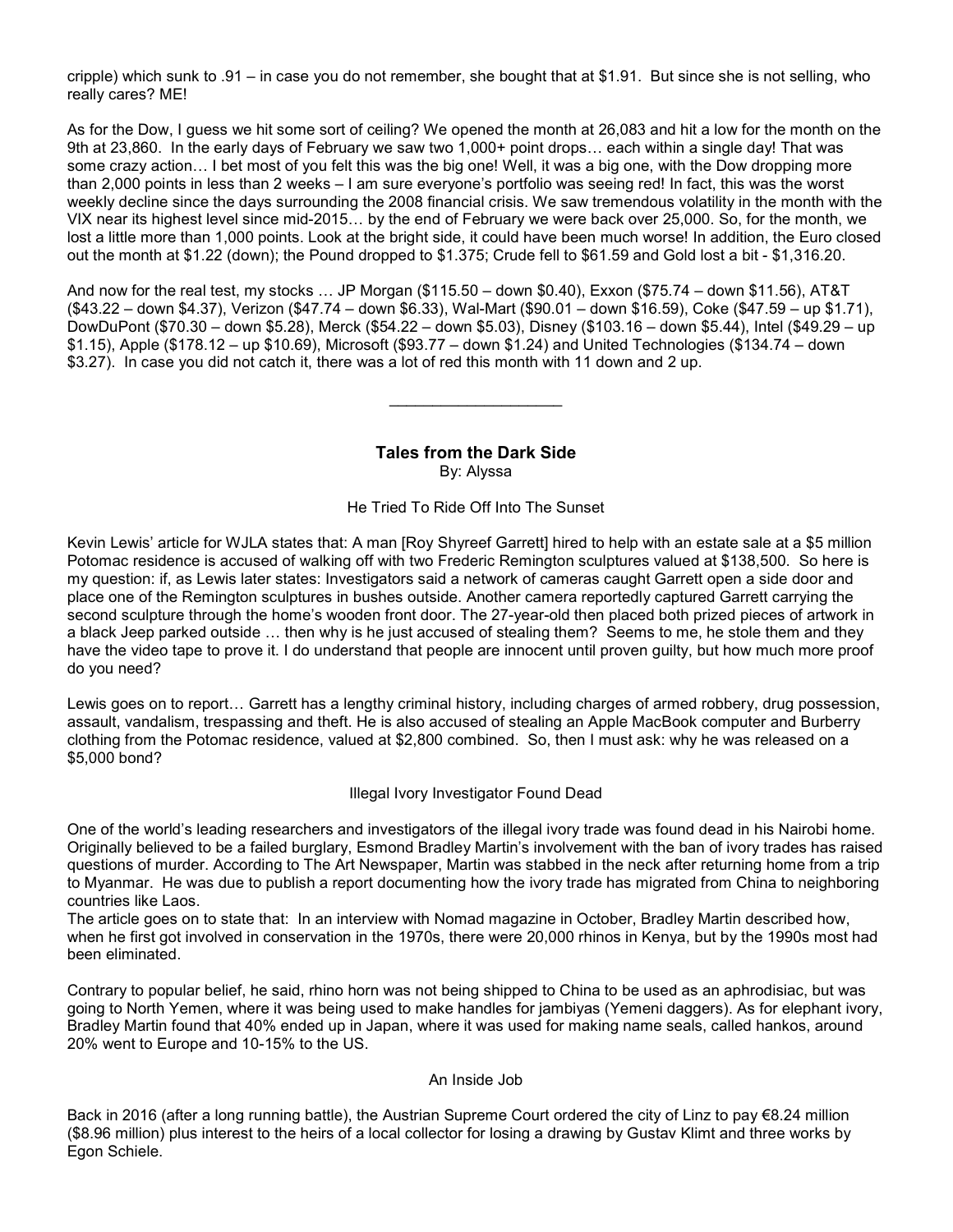Well, it turns out that the Klimt was stolen by a secretary at the Lentos Kunstmuseum who hid it in her cupboard. This unnamed individual, who recently passed away, left instructions in her will that it be returned to the museum after her death. Guess she just loved it so much that she just had to have it!

So Sad – The Paintings Will Be Sold!

Well, the saga is over and it appears the Berkshire Museum will get the chance to sell off most of the 40 paintings. This is real sad. According to reports: The agreement states that the key work in the proposed sale, Norman Rockwell's painting Shuffleton's Barbershop, which Sotheby's had estimated could sell for \$30 million to \$40, will be acquired for an undisclosed sum by an unnamed U.S. institution that will keep the work prominently on view. I wonder who that institution will be? Can anyone say — Crystal Bridges! At least that is my guess. We will soon see.

# Really! By: Amy

 $\mathcal{L}_\text{max}$  , we are the set of the set of the set of the set of the set of the set of the set of the set of the set of the set of the set of the set of the set of the set of the set of the set of the set of the set of

The festivities for the Chinese New Year officially started on February 16th and will end on March 2nd . Wouldn't we all really love a 14 day New Year's celebration – what a party!! The Chinese calendar is based on the movements of the moon, unlike the Gregorian calendar which most of the world follows, which is a solar calendar. Each new year is represented by an animal in the Chinese zodiac and this year is the Year of the Dog, the eleventh of the twelve zodiac animals. The dog symbolizes loyalty, trust and honesty, and as everyone knows, dogs are honest, true and a most trusted friend/companion. So in celebration of the Chinese New Year, I sought out a few things that honor man's best friend.

Lord Byron (1788-1824), the most extravagant and notorious of the English romantic poets, had several dogs as well as a bear – really? A brass collar worn by his beloved Newfoundland dog, Boatswain, recently made its way to auction. According to the catalog notes, the collar had sustained damage by the many encounters that Boatswain had with the bear which Lord Byron kept for his own amusement. Lord Byron was grief-stricken when his beloved dog died from rabies after being bitten by another dog in 1808. Byron had a monument made for Boatswain, and had it engraved with his famous poem Epitaph to a Dog. (https://en.wikipedia.org/wiki/Epitaph\_to\_a\_Dog) The collar was estimated to make £3-4K, but easily ran past the estimate when it hammered down at £14K (\$18.5K). Back in 2010, a leather and brass dog collar that once belonged to one of Charles Dickens' dogs fetched \$11.K (est. \$4-6K).

What is believed to be the sole remaining example of a Mickey Mantle baseball card that was given away in a package of Mascot dog food back in the 1950s just hit the auction block. The promotion must have been short lived as there appears to be only three cards still in existence, this Mickey Mantle card, a Yogi Berra card that sold for \$4.8K (estimated to make \$15K), and a Robin Robert who was a pitcher for the Philadelphia Phillies that has not been sold. The cards were found at a flea market and it was reported that the consigner bought them for under \$1K. The Mantle card was estimated to make \$100,000, but did not hit it out of the park when it sold for just under \$24K. Guess a TOPPS baseball card is the one to collect – as examples of Mickey Mantle's 1952 rookie card have sold in excess of a million dollars!

Not too long ago, a rare meteorite known as the Terrier from Outer Space went up for sale. This example smashed into the Namibian desert, likely thousands of years ago and is prized for its Zoomorphic features – in this case, a dog. Although it didn't rocket past the £60-90K estimate, it did have solid landing when it sold for £68K (\$88.5K).

Now this is really one of the strangest items I have seen – a diorama that features a fox terrier and a fox created and signed by Peter Spicer (1839-1935). Spicer was considered one of the greatest British taxidermists. The 3  $\frac{1}{2}$  foot case, which was created around 1900, features a fox terrier mounted on a rock, looking down upon a fox. According to the provenance, the diorama has been passed down through the family of Henry Allison (d.1917), a tenant farmer on the Skelton Castle Estate and owner of the fox terrier. The terrier was accidentally killed by the horse of Squire William Wharton, the owner of the Skelton Estate. The Squire felt so badly that he had the case commissioned for Allison, as a gift to remember his terrier. The diorama trotted pasted the £2-3K estimate and sold for £8K (\$10.7K) – nothing to bark at!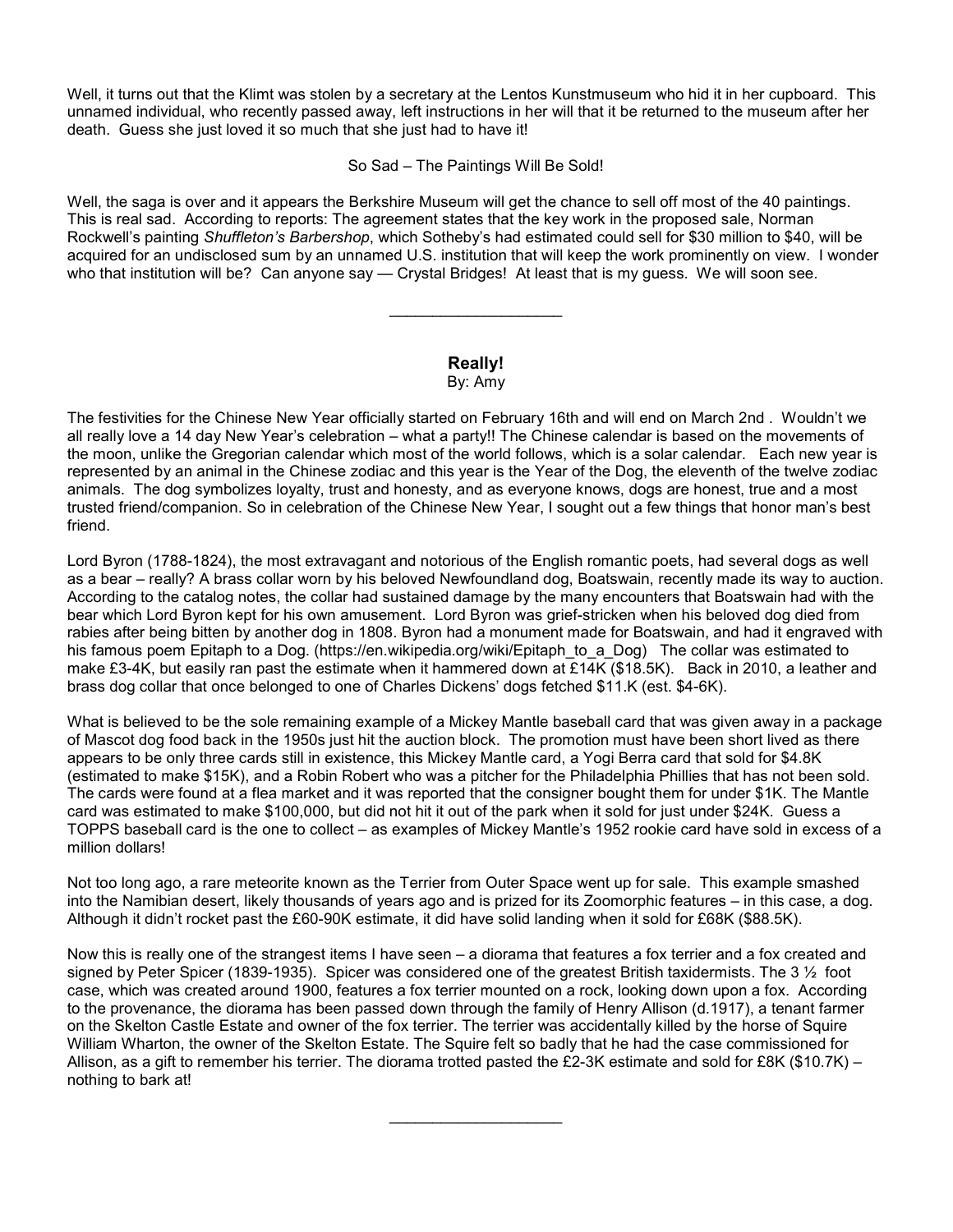# The Art Market By: Howard

Well, the market is beginning to heat up and the action began at the end of February in London. Both major salerooms offered their selection of Impressionist, Modern and Surreal art. Across the board, there was serious interest and the good works generated competitive bidding.

Throughout the month of March, the action will continue in London and we will updating our blog with the results on a timely basis. For now, we have reports on the following:

# Christie's Impressionist & Modern (London)

Tonight, the auction action began in London at Christie's and unlike some previous sales, there were no blockbuster (\$50, \$80 or \$100 million) works. The first 9 lots all did very well … selling either within or well above their estimate range. Then lot 10 appeared, a rather unimpressive Braque still life which carried a £500-800K estimate and failed to find a buyer — not too much of a surprise — and a couple of lot later there was another falter – a Schwitters' sculpture (est. £700-1M). But these initial works were just the warm-up for the evening's main events … which appeared a few lots later.

Taking the top slot of the night was Pablo Picasso's Mousquetaire et nu assis which brought £13.7M (\$19M, est. £12-18M). Coming in second was Degas' Dans les coulisses at £8.99M (\$12.3M, est. £8-12M) and in third we had a Monet tie when his Prairie à Giverny (est. £7-10M) and Vétheuil (est. £4-6M) each brought £7.55M (\$10.4M) ... personally, I preferred the latter.

The balance of the evening had its ups (Kandinsky, more Monets, Heckel, etc.) and downs (Matisse, Derain, Dongen, etc), but overall the sale seemed to hold its own with many of the lots selling within or slightly above their estimate range. By the end of the evening, 65 works were offered, 51 (78.5%) sold, for a total take of £114M (\$158M). The low end of their estimate range was £99.5M, so they made it with the buyer's premium added in. It wasn't a sizzling sale, but the good works made solid prices and sparked competition.

As we have seen in previous sales, Picasso was their go-to guy with 9 works featured (14%). The lower end of their combined estimate range was £13.4M (\$18.6M) and all sold for a total of £26.3M (\$36.4M) … now we can see why he is their go-to! Tomorrow we have Sotheby's sale and they are also betting on Picasso.

# Christie's Art of the Surreal (London)

On the evening of February 28, Christie's also presented their Art of the Surreal. Taking top honors here was …. drum roll please ... Picasso! His painting titled Figure (a 26 x 19 inch work created on February 2, 1930 ... only took him one day) brought in £8.33M (\$11.54M – est. £3-5M). In second we had Magritte's Le groupe silencieux at £7.21M (\$9.98M – est. £6.5-9.5M) and in third we saw Miro's Painting (another creative title) at £3.6M (\$4.99M – est. £2-3M). Rounding out the top 5 were two additional Magritte's – L'oasis at £3.13M (\$4.3M – est. £1.4-2M) and Les signes du soir which made £1.8M (\$2.5M – est. £1.5-2.5M).

The sale featured 34 works, of which 25 sold (73.5%) and the total take was £35.73M (\$49.47M) … the low end of their estimate range was £28.45M. A couple of the more interesting statistics were: the top 5 works (20% of the sold lots) accounted for £24.03M, or 67.25% of the sale's total; while the top 10 brought in £30.26M, or 84.6% of the sale's total.

# Sotheby's Impressionist & Modern (London)

As with Christie's, Sotheby's pinned their hopes on Picasso, and the gamble paid off when his Femme au béret et à la robe quadrillée sold for £49.8M (\$69.4M – est. on request – they were figuring \$50M) and Le Matador brought £16.52M (\$22.95M – est. £14-18M). Coming in third was a small (15 x 18 inch) Fauve period work by Andre Derain, Bateaux à Collioure, at £10.88M (\$15.1M – est. £7.5-10M) ... this same work sold back in 2011 for £5.9M (\$9.4M). Rounding out the top 5 were Umberto Boccioni's record setting Testa+Luce+Ambiente at £9.1M (\$12.6M – est. £5.5- 7.5M) and Alberto Giacometti's Lustre avec femme, homme et oiseau which made £7.6M (\$10.6M – est. £6-9M).

Of course, there were a few that failed to find buyers, including works by Schiele, Marini, Rodin, Pissarro, Braque and Leger. However, the pluses far outweighed the minuses and by the time this compact sale of 26 works ended, 18 found new homes (69.2%) and the total take was a very respectable £118.9M (\$165M) … the low end of their estimate range was about £90.8M (\$126M). According to my calculations, 1 work sold below, 12 within and 5 above their